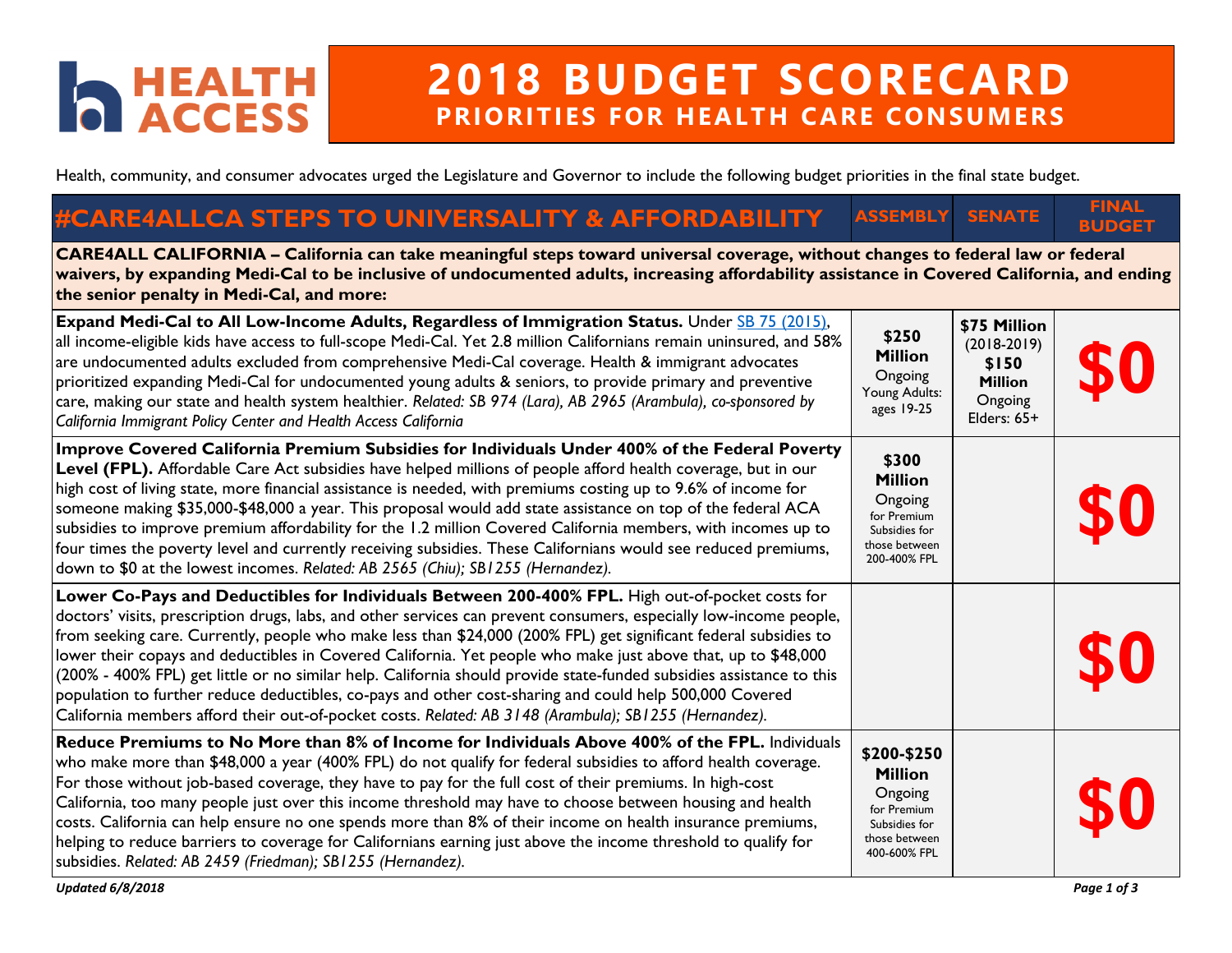| End the "Senior Penalty" in Medi-Cal, by aligning the income eligibility for the Medi-Cal Aged and Disabled<br>program, which is now at 123% FPL, with the rest of Medi-Cal under age 65, which is at 138% FPL. Low-income<br>seniors and people with disabilities between 123-138% FPL now face a high Medi-Cal share of cost of hundreds or<br>thousands of dollars. Raising the income level to 138% FPL for all adults in Medi-Cal would ensure over 20,000<br>low-income California seniors & people with disabilities can use the care provided by free full-scope Medi-Cal.<br>Related: AB 2430 (Arambula), sponsored by Western Center on Law and Poverty, Justice in Aging, and Disability Rights<br>California.                      | \$30 Million<br>Ongoing | \$15 Million<br>$(2018-2019)$<br>\$30 Million<br>Ongoing |                                                                 |
|------------------------------------------------------------------------------------------------------------------------------------------------------------------------------------------------------------------------------------------------------------------------------------------------------------------------------------------------------------------------------------------------------------------------------------------------------------------------------------------------------------------------------------------------------------------------------------------------------------------------------------------------------------------------------------------------------------------------------------------------|-------------------------|----------------------------------------------------------|-----------------------------------------------------------------|
| Enroll More Children in Medi-Cal through WIC Express Lane Eligibility. Expedited Medi-Cal<br>enrollment for those in the Women, Infants, and Children (WIC) program, and providing a presumptive eligibility<br>to pregnant women applying for WIC, would make it easier to enroll thousands more who are eligible for Medi-<br>Cal. Related: AB 2579 (Burke), sponsored by Children Now and the Children's Partnership.                                                                                                                                                                                                                                                                                                                       | \$26 Million<br>Ongoing |                                                          |                                                                 |
| Prevent Premium Hikes by Continuing a California Alternative to the Affordable Care Act's<br>Individual Mandate. The tax bill repealed the ACA's individual mandate, so that starting in 2020, those who<br>have access to affordable coverage but choose not to be insured no longer will face a penalty on their federal<br>income tax returns. Estimates predict that premiums will rise as a result, with up to one million more Californians<br>will become uninsured in the absence of an individual mandate. California could institute its own progressive<br>alternative that raises money from these penalty payments for use towards improving affordability, and also help<br>protect Californians from further premium increases. |                         |                                                          |                                                                 |
| <b>ADDITIONAL STATE BUDGET PRIORITIES FOR HEALTH CARE</b><br><b>CONSUMERS</b>                                                                                                                                                                                                                                                                                                                                                                                                                                                                                                                                                                                                                                                                  | <b>ASSEMBLY</b>         | <b>SENATE</b>                                            | <b>FINAL</b><br><b>BUDGET</b>                                   |
| Restore "Optional" Medi-Cal Benefits (audiology, chiropractic, incontinence creams & washes, podiatry, and<br>speech therapy) that were eliminated in 2009 for fiscal, not policy, reasons. The Budget should also include<br>funding for the optical benefit, which was restored last year, so Medi-Cal beneficiaries are able to access these<br>services beginning January 1, 2020. The Senate Proposal restores audiology, incontinence creams/washes, podiatry, and<br>speech therapy. Accelerates Optical Benefit to January 1, 2019 implementation.                                                                                                                                                                                     |                         | \$16.6M<br>$(2018-2019)$<br>\$41.4 M<br>Ongoing*         |                                                                 |
| Establish an All-Payer Payments Database to promote transparency in healthcare spending and allow the<br>state to monitor trends in health care spending and pricing.                                                                                                                                                                                                                                                                                                                                                                                                                                                                                                                                                                          | \$50 Million<br>Ongoing |                                                          | \$60 Million in<br>one-time funding<br>to implement<br>database |
|                                                                                                                                                                                                                                                                                                                                                                                                                                                                                                                                                                                                                                                                                                                                                |                         |                                                          |                                                                 |